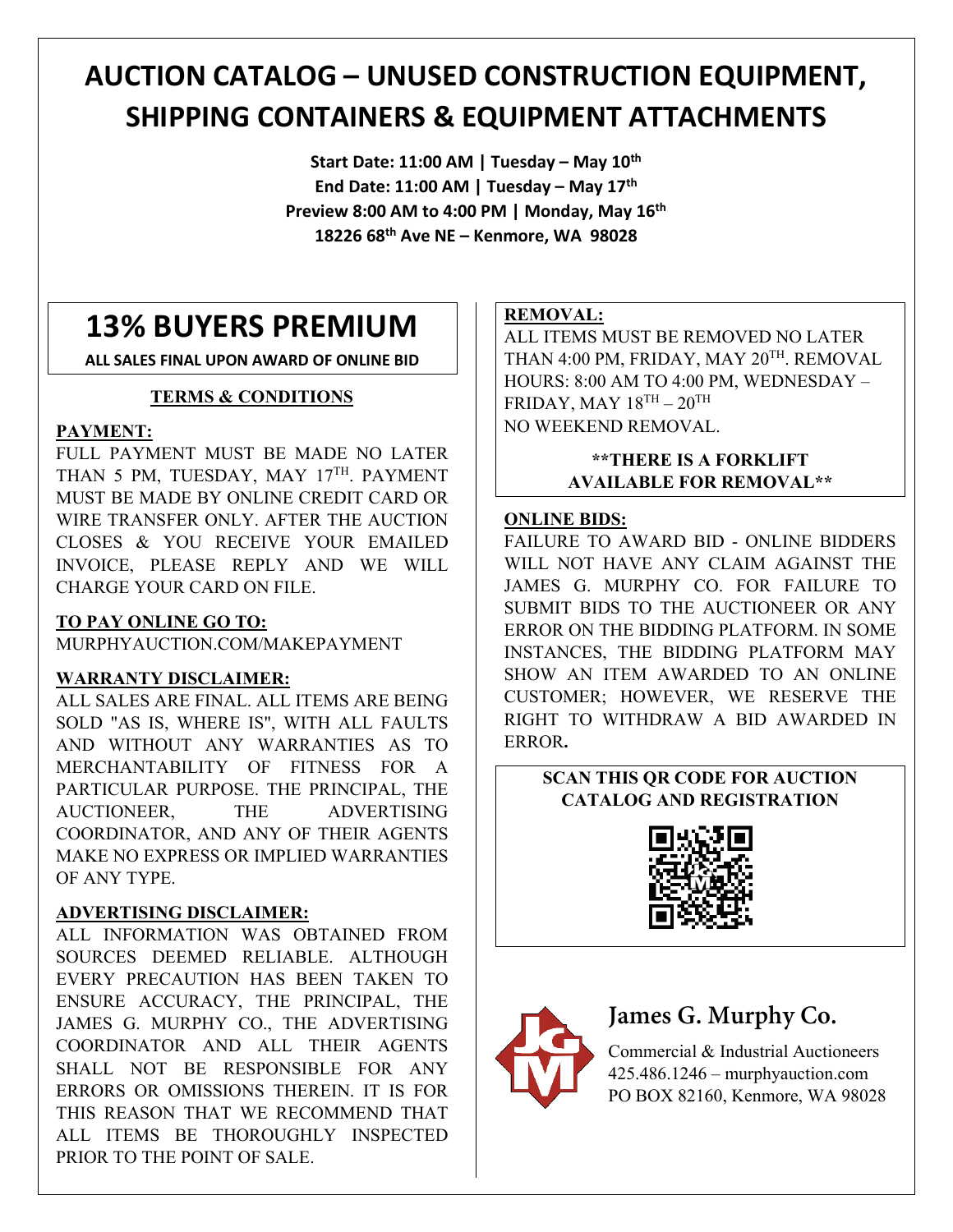

### UNUSED CONSTRUCTION EQUIPMENT, SHIPPING CONT & ATTACHMENTS 5/10/2022-5/17/2022

| LOT#           |                                                                                               | LOT#                                                                        |  |
|----------------|-----------------------------------------------------------------------------------------------|-----------------------------------------------------------------------------|--|
| $\mathbf{1}$   | <b>GREATBEAR</b>                                                                              | 10 TMG INDUSTRIAL TMG-80TWP                                                 |  |
|                | 200 LB CAST IRON ANVIL (UNUSED)<br>-----------------------------------                        | 3" SEMI TRASH WATER PUMP W/7 HP GAS ENGINE<br>(UNUSED)                      |  |
| $\mathbf{2}$   | <b>GREATBEAR</b>                                                                              |                                                                             |  |
|                | 200 LB CAST IRON ANVIL (UNUSED)                                                               | 11 TMG INDUSTRIAL TMG-DFT116<br>116-GAL POLY DIESEL FUEL TANK W/12V DC FUEL |  |
|                | 3 LOT, (10) GREATBEAR 3/8" X 20' G70 CHAINS<br>$\&(5)$                                        | PUMP (UNUSED)                                                               |  |
|                | 9,200 LB RATCHET BINDERS (UNUSED)                                                             | 12 TMG INDUSTRIAL TMG-DFP10                                                 |  |
|                | 4 LOT, (10) GREATBEAR 3/8" X 20' G70 CHAINS<br>$\&(5)$                                        | DIESEL FUEL TRANSFER PUMP W/49' HOSE REEL,<br>12V (UNUSED)                  |  |
|                | 9,200 LB RATCHET BINDERS (UNUSED)                                                             | 13 TMG INDUSTRIAL TMG-DFP10                                                 |  |
| 5 <sup>5</sup> | LOT, (10) GREATBEAR 5/16" X 20' G70 CHAINS<br>$\&(5)$<br>5,400 LB RATCHET BINDERS (UNUSED)    | DIESEL FUEL TRANSFER PUMP W/49' HOSE REEL,<br>12V (UNUSED)                  |  |
|                | 6 LOT, (10) GREATBEAR 5/16" X 20' G70 CHAINS                                                  | 14 TMG INDUSTRIAL TMG-0D20                                                  |  |
|                | $\&(5)$<br>5,400 LB RATCHET BINDERS (UNUSED)                                                  | UPRIGHT OIL LIFT DRAIN, 20-GAL CAP (UNUSED)                                 |  |
| 7              | <b>TMG INDUSTRIAL KP1200E</b>                                                                 | 15 TMG INDUSTRIAL TMG-0D20                                                  |  |
|                | PORTABLE GAS GENERATOR W/459CC OHV ENGINE,<br>9,000 RUNNING WATTS (UNUSED)                    | UPRIGHT OIL LIFT DRAIN, 20-GAL CAP (UNUSED)                                 |  |
|                |                                                                                               | 16 TMG INDUSTRIAL TMG-CRS1020                                               |  |
|                | TMG INDUSTRIAL KP1200E                                                                        | 20'L X 10'W WIRE MESH CHICKEN RUN SHELTER                                   |  |
|                | PORTABLE GAS GENERATOR W/459CC OHV ENGINE,<br>9,000 RUNNING WATTS (UNUSED)                    | (UNUSED)                                                                    |  |
|                |                                                                                               | 17 TMG INDUSTRIAL TMG-CP23                                                  |  |
| 9              | TMG INDUSTRIAL TMG-80TWP                                                                      | 23" SS TURKEY/CHICKEN PLUCKER (UNUSED)                                      |  |
|                | 3" SEMI TRASH WATER PUMP W/7 HP GAS ENGINE<br>(UNUSED)<br>___________________________________ | 21 40'L X 8'W X 9'6"H HIGH CUBE SHIPPING<br><b>CONTAINER</b>                |  |
|                |                                                                                               | W/DOUBLE SWING END DOORS $\&$ (4) DOUBLE<br>SWING SIDE DOORS (UNUSED)       |  |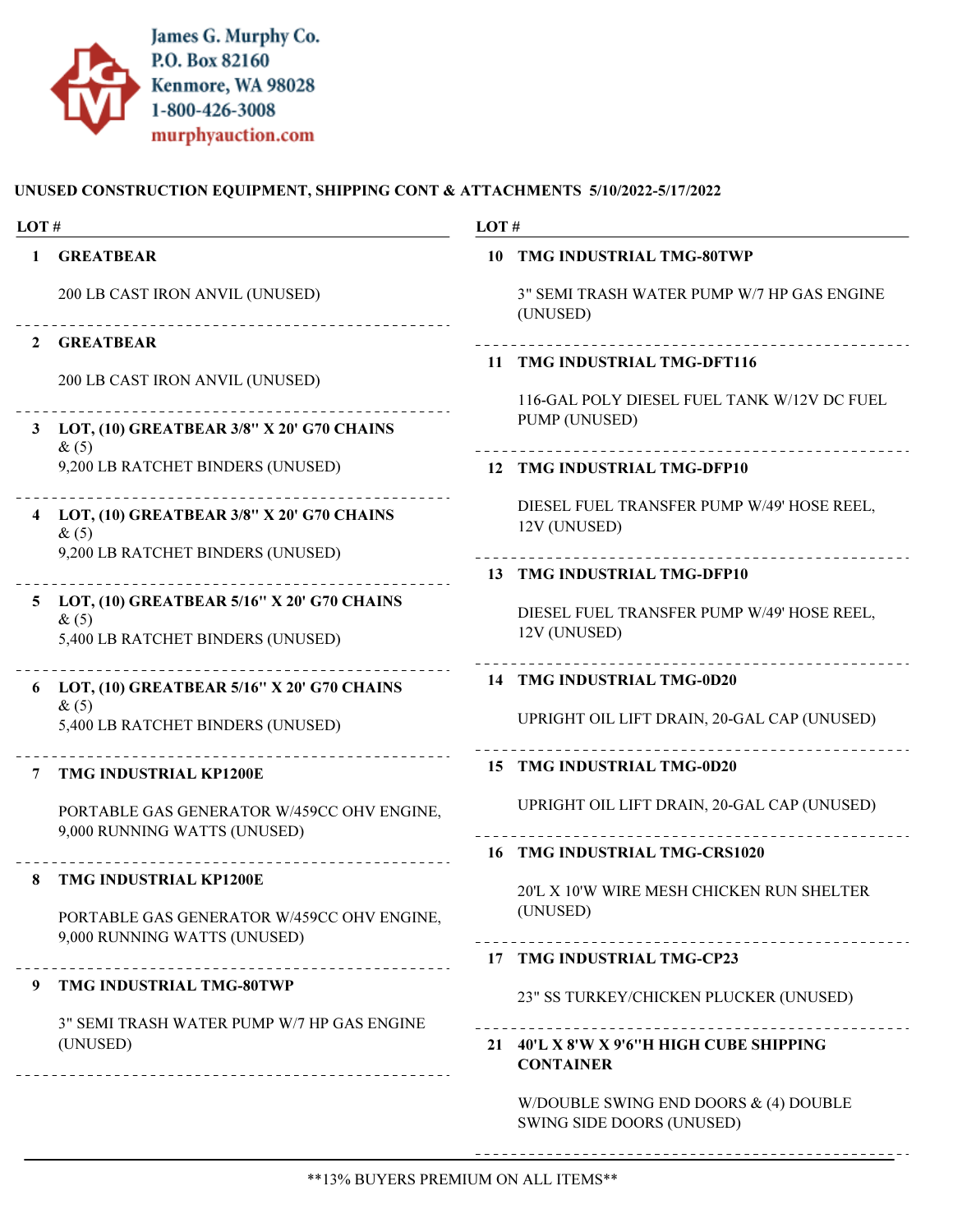| LOT# |                                                                                                | LOT# |                                                                                             |
|------|------------------------------------------------------------------------------------------------|------|---------------------------------------------------------------------------------------------|
| 22   | 40'L X 8'W X 9'6"H HIGH CUBE SHIPPING<br><b>CONTAINER</b>                                      |      | 30 BASTONE<br>7'1"L X 6'3"W X 7'9"H PORTABLE RESTROOM                                       |
|      | W/DOUBLE SWING END DOORS & (4) DOUBLE<br>SWING SIDE DOORS (UNUSED)                             |      | W/TOILET, SINK, SHOWER & VENT, 110/220V<br>(UNUSED)                                         |
|      | 23 40'L X 8'W X 9'6"H HIGH CUBE SHIPPING<br><b>CONTAINER</b>                                   |      | 31 TMG INDUSTRIAL TMG-ST3060                                                                |
|      | W/DOUBLE SWING END DOORS & (4) DOUBLE<br>SWING SIDE DOORS (UNUSED)                             |      | <b>60'L X 30'W PEAK CEILING STORAGE SHELTER</b><br>W/12'W X 11'H DOOR ON BOTH ENDS (UNUSED) |
|      |                                                                                                |      | 32 TMG INDUSTRIAL TMG-ST2030P                                                               |
|      | 24 9'L X 7'2"W X 8'3"H PORTABLE OFFICE<br><b>CONTAINER</b>                                     |      | 30'L X 20'W X 12'H PEAK CEILING STORAGE<br><b>SHELTER (UNUSED)</b>                          |
|      | W/SIDE DOOR, WINDOW, DOUBLE SWING END<br><b>DOORS &amp; FORK POCKETS (UNUSED)</b>              |      | 33 GOLDEN MOUNT S203012R                                                                    |
|      | 25 9'L X 7'2"W X 8'3"H PORTABLE OFFICE<br><b>CONTAINER</b>                                     |      | 30'L X 20'W X 12'H PE FABRIC BUILDING W/8'H X<br>16'W DOOR (UNUSED)                         |
|      | W/SIDE DOOR, WINDOW, DOUBLE SWING END<br>DOORS & FORK POCKETS (UNUSED)                         |      | 34 GOLDEN MOUNT S203012R                                                                    |
|      | 26 8'2"L X 6'6"W X 7'5"H PORTABLE OFFICE<br><b>CONTAINER</b>                                   |      | 30'L X 20'W X 12'H PE FABRIC BUILDING W/8'H X<br>16'W DOOR (UNUSED)                         |
|      | W/SIDE DOOR, WINDOW, DOUBLE SWING END<br>DOORS & FORK POCKETS (UNUSED)                         |      | 35 GOLDEN MOUNT S203012R<br>30'L X 20'W X 12'H PE FABRIC BUILDING W/8'H X                   |
|      | 27 8'2"L X 6'6"W X 7'5"H PORTABLE OFFICE                                                       |      | 16'W DOOR (UNUSED)                                                                          |
|      | <b>CONTAINER</b>                                                                               |      | 36 GOLDEN MOUNT S203012R                                                                    |
|      | W/SIDE DOOR, WINDOW, DOUBLE SWING END<br>DOORS & FORK POCKETS (UNUSED)                         |      | 30'L X 20'W X 12'H PE FABRIC BUILDING W/8'H X<br>16'W DOOR (UNUSED)                         |
|      | 28 12'L X 7'2"W X 8'2"H SHIPPING CONTAINER<br>W/73"W X                                         |      | 37 GOLDEN MOUNT S203012R                                                                    |
|      | 79"H ROLL UP END DOOR & FORK POCKETS<br>(UNUSED)                                               |      | 30'L X 20'W X 12'H PE FABRIC BUILDING W/8'H X<br>16'W DOOR (UNUSED)                         |
|      | 29 BASTONE                                                                                     |      | 38 GOLDEN MOUNT C2040                                                                       |
|      | 7'1"L X 6'3"W X 7'9"H PORTABLE RESTROOM<br>W/TOILET, SINK, SHOWER & VENT, 110/220V<br>(UNUSED) |      | 40'L X 20'W X 6-1/2'H PE FABRIC CONTAINER<br><b>SHELTER (UNUSED)</b>                        |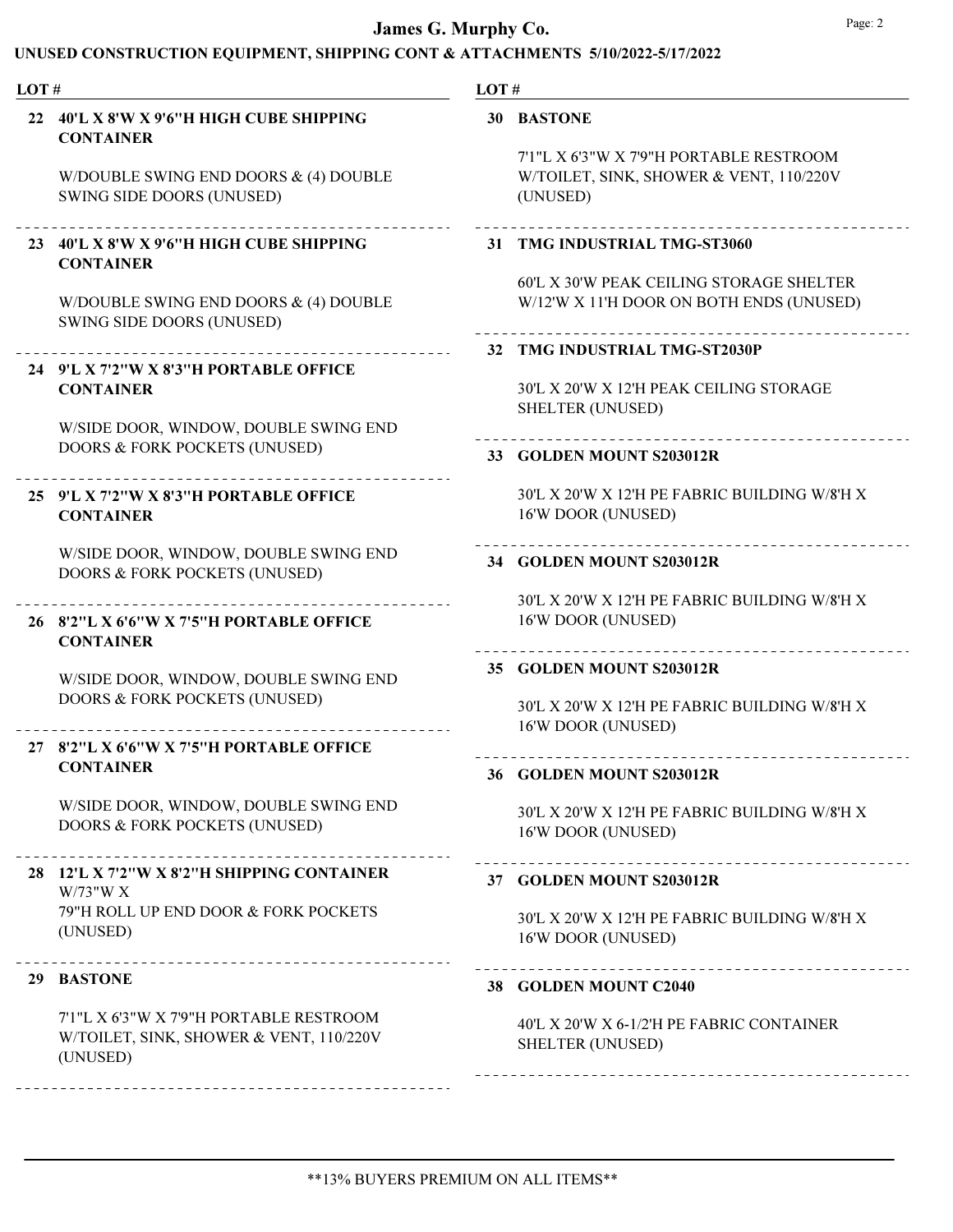| LOT# |                                                                                      | LOT# |                                                                |
|------|--------------------------------------------------------------------------------------|------|----------------------------------------------------------------|
|      | 39 GOLDEN MOUNT C2040                                                                |      | 49 TMG INDUSTRIAL TMG-MS1220L                                  |
|      | 40'L X 20'W X 6-1/2'H PE FABRIC CONTAINER<br><b>SHELTER (UNUSED)</b>                 |      | 20'L X 12'W X 10'4"H LIVESTOCK METAL SHED<br>(UNUSED)          |
|      | ___________________________<br><b>40 GOLDEN MOUNT C2040</b>                          |      | .<br>50 TMG INDUSTRIAL TMG-CS40                                |
|      | 40'L X 20'W X 6-1/2'H PE FABRIC CONTAINER<br><b>SHELTER (UNUSED)</b>                 |      | 10' CATTLE CHUTE W/SCALE, 120"L X 32"W X 99"H,<br>4,500 LB CAP |
|      | --------------------------------<br>41 GOLDEN MOUNT C2040                            |      | 51 TMG INDUSTRIAL TMG-DB86                                     |
|      | 40'L X 20'W X 6-1/2'H PE FABRIC CONTAINER<br><b>SHELTER (UNUSED)</b>                 |      | <b>SKID STEER HYDRAULIC 86" DOZER BLADE</b><br>(UNUSED)        |
|      | 42 GOLDEN MOUNT C2020                                                                |      | 52 TMG INDUSTRIAL TMG-DB86                                     |
|      | 20'L X 20'W X 6-1/2'H PE FABRIC CONTAINER<br><b>SHELTER (UNUSED)</b>                 |      | <b>SKID STEER HYDRAULIC 86" DOZER BLADE</b><br>(UNUSED)        |
|      | 43 GOLDEN MOUNT C2020                                                                |      | <b>53 TMG INDUSTRIAL</b>                                       |
|      | 20'L X 20'W X 6-1/2'H PE FABRIC CONTAINER<br><b>SHELTER (UNUSED)</b>                 |      | <b>SKID STEER HYDRAULIC 86" DOZER BLADE</b><br>(UNUSED)        |
|      | __________________________<br>44 GOLDEN MOUNT C2020                                  |      | 54 TMG INDUSTRIAL TMG-RG72                                     |
|      | 20'L X 20'W X 6-1/2'H PE FABRIC CONTAINER<br><b>SHELTER (UNUSED)</b>                 |      | SKID STEER HYDRAULIC 72" ROOT RAKE GRAPPLE<br>(UNUSED)         |
|      | 45 TMG INDUSTRIAL TMG-MS2119                                                         |      | 55 TMG INDUSTRIAL TMG-RG72                                     |
|      | 21'L X 19'W X 12'H DOUBLE GARAGE METAL SHED<br>(UNUSED)                              |      | SKID STEER HYDRAULIC 72" ROOT RAKE GRAPPLE<br>(UNUSED)         |
|      | 46 TMG INDUSTRIAL TMG-MS2119                                                         |      | 56 SKID STEER HYDRAULIC 72" ROOT GRAPPLE                       |
|      | 21'L X 19'W X 12'H DOUBLE GARAGE METAL SHED<br>(UNUSED)                              |      | (UNUSED)                                                       |
|      |                                                                                      |      | 57 SKID STEER HYDRAULIC 72" ROOT GRAPPLE<br>(UNUSED)           |
|      | 47 TMG INDUSTRIAL TMG-CP2020F                                                        |      | <b>58 SKID STEER HYDRAULIC 72" ROOT GRAPPLE</b>                |
|      | 20'L X 20'W X 12-1/2'H ALL STEEL CARPORT W/10'<br>FULLY ENCLOSED SIDE WALLS (UNUSED) |      | (UNUSED)                                                       |
|      | 48 TMG INDUSTRIAL TMG-CP1220                                                         |      | 59 SKID STEER HYDRAULIC 72" ROOT GRAPPLE<br>(UNUSED)           |
|      | 20'L X 12'W X 9-1/2'H ALL STEEL CARPORT (UNUSED)                                     |      |                                                                |
|      |                                                                                      |      |                                                                |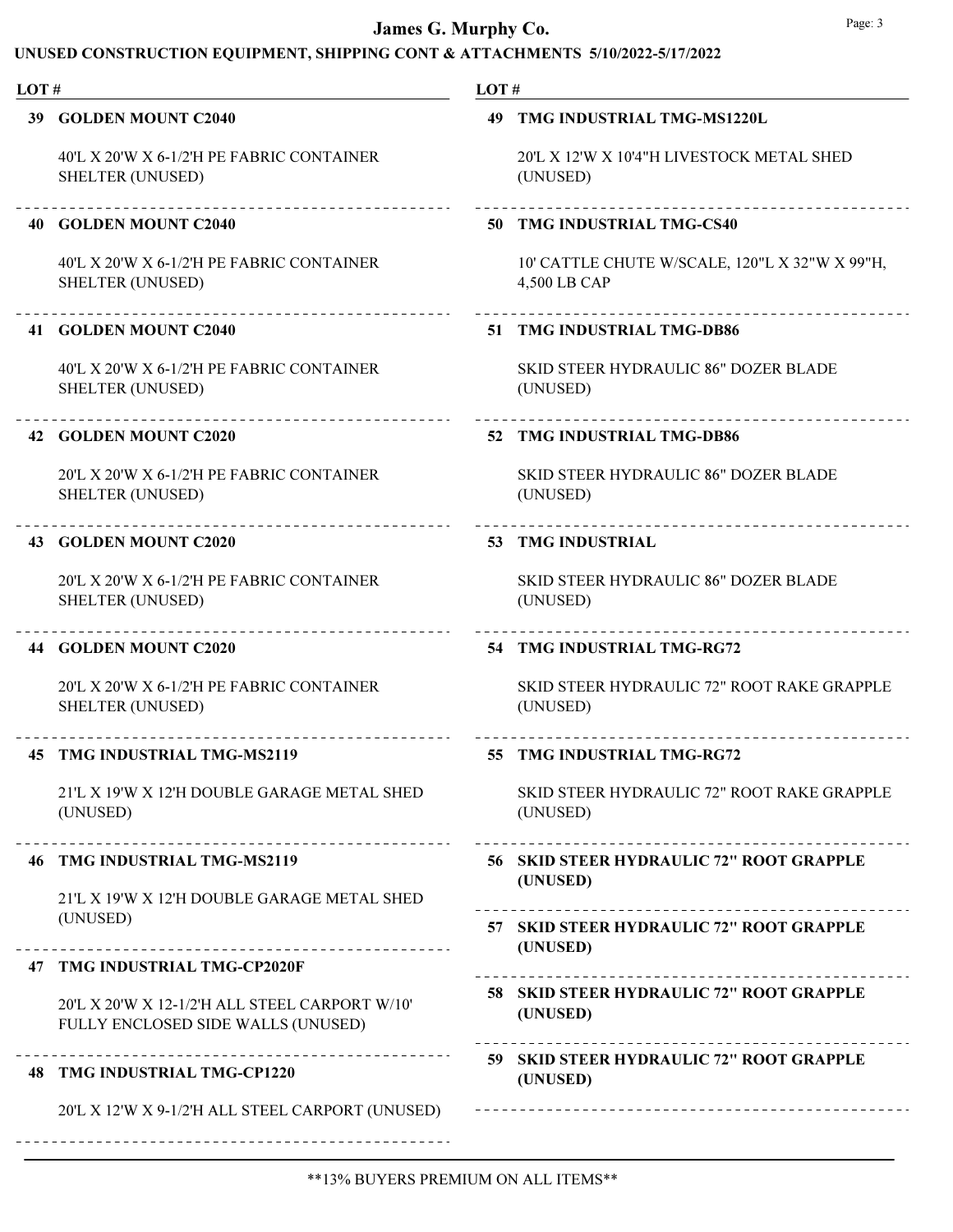| LOT# |                                                                                   | LOT#                                                                             |  |  |
|------|-----------------------------------------------------------------------------------|----------------------------------------------------------------------------------|--|--|
|      | 60 SKID STEER HYDRAULIC 72" ROOT GRAPPLE<br>(UNUSED)                              | 74 TMG INDUSTRIAL TMG-HB90S<br>SKID STEER HYDRAULIC BREAKER (UNUSED)             |  |  |
|      | 61 SKID STEER HYDRAULIC 72" ROOT GRAPPLE<br>(UNUSED)                              | 75 TMG INDUSTRIAL TMG-PD700S                                                     |  |  |
|      | 62 SKID STEER HYDRAULIC 72" ROOT GRAPPLE<br>(UNUSED)                              | SKID STEER HYDRAULIC POST DRIVER (UNUSED)                                        |  |  |
|      | <b>63 SKID STEER HYDRAULIC 72" ROOT GRAPPLE</b><br>(UNUSED)                       | <b>76 TMG INDUSTRIAL TMG-PD700S</b><br>SKID STEER HYDRAULIC POST DRIVER (UNUSED) |  |  |
|      | <b>64 SKID STEER HYDRAULIC 72" ROOT GRAPPLE</b><br>(UNUSED)                       | <b>77 SKID STEER HYDRAULIC POST DRIVER</b><br>(UNUSED)                           |  |  |
|      | 65 SKID STEER HYDRAULIC 72" ROOT GRAPPLE<br>(UNUSED)                              | <b>78 SKID STEER HYDRAULIC AUGER DRIVER</b><br>(UNUSED)                          |  |  |
|      | 66 SKID STEER HYDRAULIC 72" ROOT GRAPPLE<br>(UNUSED)                              | 79 SKID STEER HYDRAULIC AUGER DRIVER<br>(UNUSED)                                 |  |  |
|      | 67 SKID STEER HYDRAULIC 72" ROOT GRAPPLE<br>(UNUSED)                              | <b>80 SKID STEER HYDRAULIC AUGER DRIVER</b><br>(UNUSED)                          |  |  |
| 68   | <b>TMG INDUSTRIAL TMG-SG72</b>                                                    | 81 SKID STEER HYDRAULIC AUGER DRIVER<br>(UNUSED)                                 |  |  |
|      | SKID STEER HYDRAULIC 72" SKELETON GRAPPLE<br><b>BUCKET (UNUSED)</b>               | ----------------------------------<br>82 18"D AUGER (UNUSED)                     |  |  |
|      | 69 SKID STEER HYDRAULIC 72" SKELETON<br><b>GRAPPLE BUCKET</b>                     | 83 18"D AUGER (UNUSED)                                                           |  |  |
|      | (UNUSED)                                                                          | 84 18"D AUGER (UNUSED)                                                           |  |  |
|      | 70 TMG INDUSTRIAL TMG-SN84                                                        | 85 18"D AUGER (UNUSED)                                                           |  |  |
|      | <b>SKID STEER 84" SNOW BUCKET (UNUSED)</b>                                        | 86 12"D AUGER (UNUSED)                                                           |  |  |
|      | 71 SKID STEER HYDRAULIC 72" ROTARY<br>TILLER (UNUSED)                             | 87 12"D AUGER (UNUSED)                                                           |  |  |
|      | 72 SKID STEER HYDRAULIC 70" MOWER<br>(UNUSED)                                     | 88 12"D AUGER (UNUSED)                                                           |  |  |
|      | 73 TMG INDUSTRIAL TMG-MSS10<br>SKID STEER HYDRAULIC 10 CU YD SPREADER<br>(UNUSED) | 89 12"D AUGER (UNUSED)<br>90 8"D AUGER (UNUSED)                                  |  |  |
|      |                                                                                   |                                                                                  |  |  |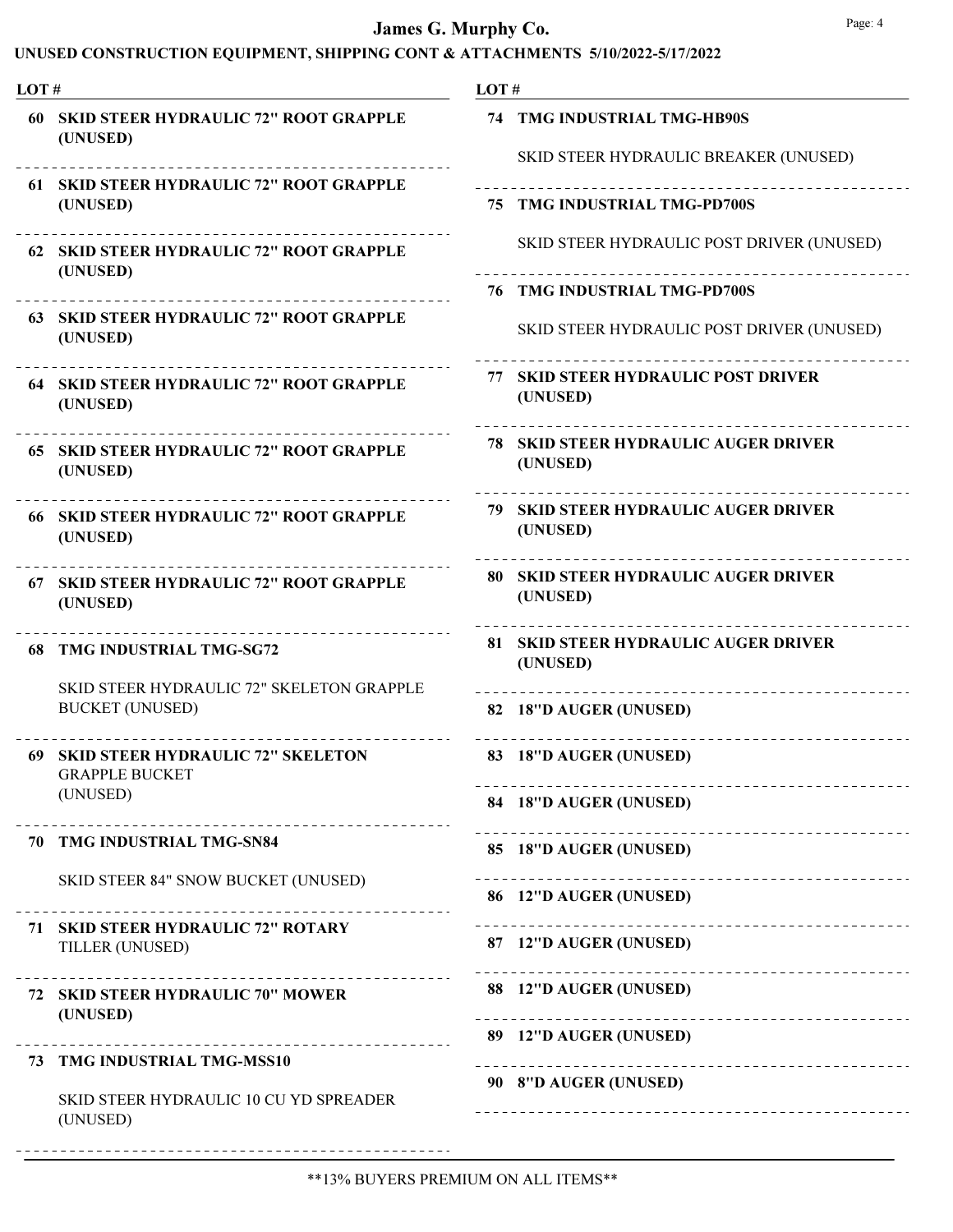| LOT# |                                                                                        | LOT#                                                                                       |
|------|----------------------------------------------------------------------------------------|--------------------------------------------------------------------------------------------|
|      | 91 8"D AUGER (UNUSED)                                                                  | <b>102 TMG INDUSTRIAL TMG-TPL45</b>                                                        |
|      | 92 8"D AUGER (UNUSED)                                                                  | 10,000 LB 2-POST AUTOMOTIVE HOIST (NO POWER<br>UNIT, UNUSED)                               |
|      | 93 8"D AUGER (UNUSED)                                                                  | 103 TMG INDUSTRIAL TMG-TPL45                                                               |
|      | .<br>94 TMG INDUSTRIAL TMG-EFM40<br>40" EXCAVATOR BRUSH FLAIL MOWER (RUNS ON           | 10,000 LB 2-POST AUTOMOTIVE HOIST (NO POWER<br>UNIT, UNUSED)                               |
|      | 6-8 TON EXCAVATORS, UNUSED)                                                            | 104 53" X 60" 2-DECK SHAKER SCREEN, 2" &<br>1" SCREENS,                                    |
|      | 95 TMG INDUSTRIAL TMG-HB70Q                                                            | 460V (UNUSED)                                                                              |
|      | Q/C HYDRAULIC BREAKER (RUNS ON 4-7 TON<br>EXCAVATORS, UNUSED)                          | 105 TMG INDUSTRIAL TMG-RS12                                                                |
|      | 96 TMG INDUSTRIAL TMG-RT135                                                            | 12' X 9' HEAVY DUTY ADJUSTABLE ROCK<br><b>SCREENER (UNUSED)</b>                            |
|      | 3 PT PTO DRIVEN 55" ROTARY TILLER (UNUSED)                                             | ____________________________<br>106 BASTONE                                                |
| 97   | TMG INDUSTRIAL TMG-WC42                                                                | 10' X 8' ADJUSTABLE ROCK SCREEN (UNUSED)                                                   |
|      | 3 PT PTO DRIVEN 4" WOOD CHIPPER (UNUSED)                                               | -------------------------------<br><b>107A GREATBEAR</b>                                   |
|      | 98 TMG INDUSTRIAL TMG-WC42                                                             | 14' BI-PARTING WROUGHT IRON GATE, (1) 7' LEFT                                              |
|      | 3 PT PTO DRIVEN 4" WOOD CHIPPER (UNUSED)                                               | SECTION & (1) 7' RIGHT SECTION (UNUSED)                                                    |
|      | 99 TMG INDUSTRIAL TMG-HW41R                                                            | 107B TMG INDUSTRIAL TMG-MG20                                                               |
|      | DIESEL FIRED HOT WATER PRESSURE WASHER<br>W/KOHLER COMMAND PRO 14 HP GAS ENGINE,       | 20' BI-PARTING WROUGHT IRON GATE, (1) 10' LEFT<br>SECTION & (1) 10' RIGHT SECTION (UNUSED) |
|      | HOSE, WAND & CASTERS, 4,000 PSI (UNUSED)                                               | 108 GREATBEAR                                                                              |
|      | 100 TMG INDUSTRIAL TMG-HW41R                                                           | 20' BI-PARTING WROUGHT IRON GATE, (1) 10' LEFT<br>SECTION & (1) 10' RIGHT SECTION (UNUSED) |
|      | DIESEL FIRED HOT WATER PRESSURE WASHER<br>W/KOHLER COMMAND PRO 14 HP GAS ENGINE,       | 109 GREATBEAR                                                                              |
|      | HOSE, WAND & CASTERS, 4,000 PSI (UNUSED)                                               |                                                                                            |
|      | 101 TMG INDUSTRIAL TMG-GAC40                                                           | 20' BI-PARTING WROUGHT IRON GATE, (1) 10' LEFT<br>SECTION & (1) 10' RIGHT SECTION (UNUSED) |
|      | 40-GAL 2-STAGE HORIZONTAL GAS POWERED AIR<br>COMPRESSOR, LONCIN G300FA 300CC, 4-STROKE | 110 GREATBEAR                                                                              |
|      | <b>ENGINE (UNUSED)</b>                                                                 | 20' BI-PARTING WROUGHT IRON GATE, (1) 10' LEFT<br>SECTION & (1) 10' RIGHT SECTION (UNUSED) |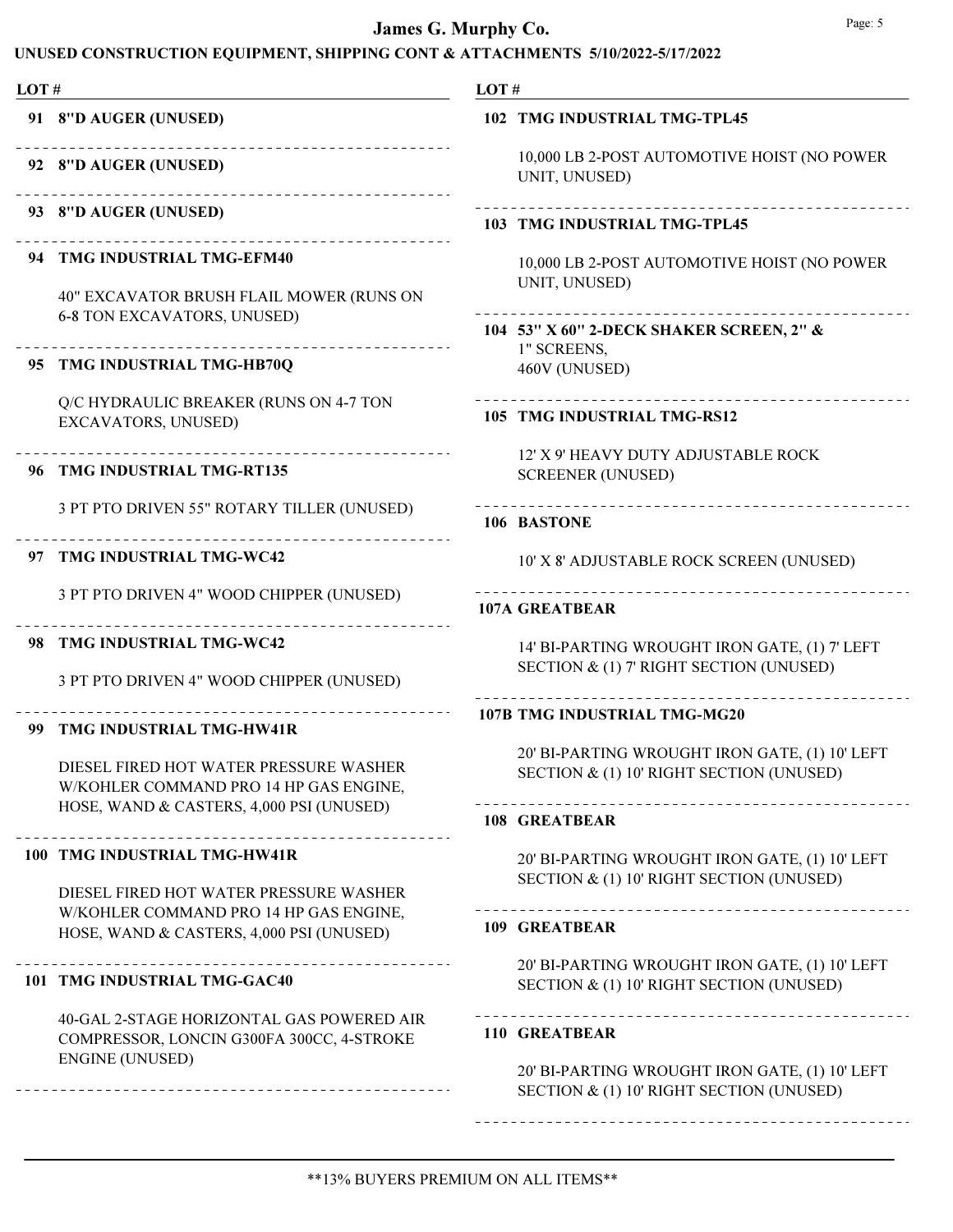#### UNUSED CONSTRUCTION EQUIPMENT, SHIPPING CONT & ATTACHMENTS 5/10/2022-5/17/2022

#### LOT # LOT # 111 GREATBEAR 119B CHERY INDUSTRIAL 240' GALVANIZED STEEL GARDEN/PUBLIC SPACE 20' BI-PARTING WROUGHT IRON GATE, (1) 10' LEFT SECTION & (1) 10' RIGHT SECTION (UNUSED) FENCE, 10' X 7' PANELS (UNUSED) 112 GREATBEAR 120A STEELMAN 20' BI-PARTING WROUGHT IRON GATE, (1) 10' LEFT 20' BI-PARTING FARM METAL DRIVEWAY GATE, 7'H, SECTION & (1) 10' RIGHT SECTION (UNUSED) (1) LEFT SECTION & (1) RIGHT SECTION (UNUSED) 113 GREATBEAR 120B STEELMAN 20' BI-PARTING WROUGHT IRON GATE, (1) 10' LEFT 20' BI-PARTING FARM METAL DRIVEWAY GATE, 7'H, SECTION & (1) 10' RIGHT SECTION (UNUSED) (1) LEFT SECTION & (1) RIGHT SECTION (UNUSED) 114 GREATBEAR 121A 20' BI-PARTING WIRE MESH DRIVEWAY GATE, 20' BI-PARTING WROUGHT IRON GATE, (1) 10' LEFT  $(1)$  LEFT SECTION & (1) 10' RIGHT SECTION (UNUSED) SECTION & (1) RIGHT SECTION (UNUSED) 115 GREATBEAR 121B 20' BI-PARTING WIRE MESH DRIVEWAY GATE, 20' BI-PARTING WROUGHT IRON GATE, (1) 10' LEFT (1) LEFT SECTION & (1) 10' RIGHT SECTION (UNUSED) SECTION & (1) RIGHT SECTION (UNUSED) 116 GREATBEAR 122 STEELMAN 7FT-20D-01B 20' BI-PARTING WROUGHT IRON GATE, (1) 10' LEFT 7' 20-DRAWER WORKBENCH STAINLESS DRAWERS SECTION & (1) 10' RIGHT SECTION (UNUSED) (UNUSED) 117 GREATBEAR 123 STEELMAN 7FT-20D-01B 20' BI-PARTING WROUGHT IRON GATE, (1) 10' LEFT 7' 20-DRAWER WORKBENCH STAINLESS DRAWERS SECTION & (1) 10' RIGHT SECTION (UNUSED) (UNUSED) 118 TMG INDUSTRIAL TMG-MG110P 124 STEELMAN 7FT-20D-01B WROUGHT IRON BI-PARTING GATE & FENCE 7' 20-DRAWER WORKBENCH STAINLESS DRAWERS (UNUSED) PACKAGE TO INCLUDE: (1) 20' BI-PARTING GATE, (1) ENTRY GATE, (8) FENCE PANELS & (9) FENCE POSTS, 110 LINEAR FEET (UNUSED) 125 STEELMAN 7FT-20D-01B 7' 20-DRAWER WORKBENCH, RED DRAWERS 119A CHERY INDUSTRIAL (UNUSED) 240' GALVANIZED STEEL GARDEN/PUBLIC SPACE FENCE, 10' X 7' PANELS (UNUSED) 126 STEELMAN 7FT-20D-01B 7' 20-DRAWER WORKBENCH, RED DRAWERS (UNUSED)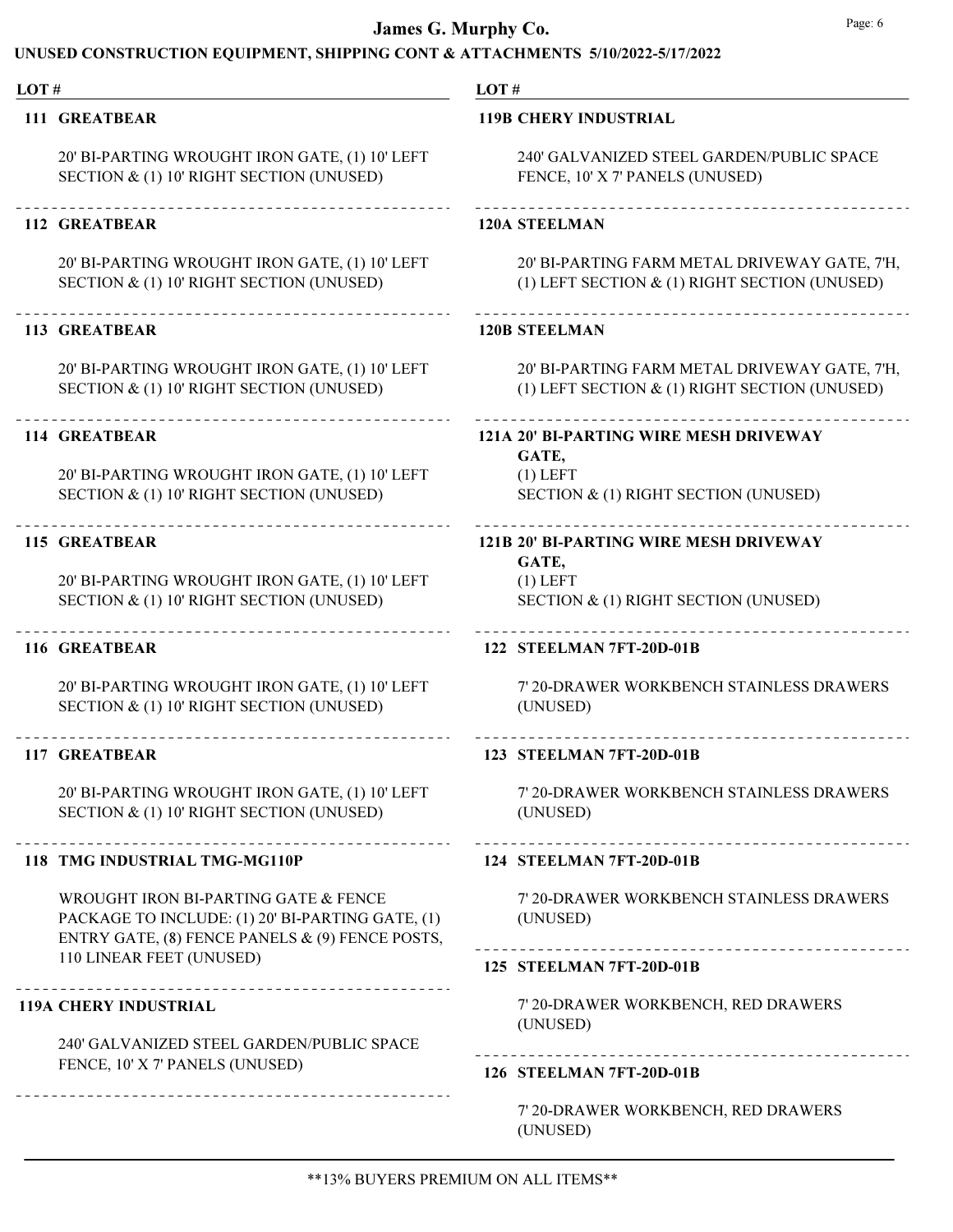#### UNUSED CONSTRUCTION EQUIPMENT, SHIPPING CONT & ATTACHMENTS 5/10/2022-5/17/2022

| LOT# | the control of the control of the control of the control of the control of        | LOT# |                                                                                     |
|------|-----------------------------------------------------------------------------------|------|-------------------------------------------------------------------------------------|
|      |                                                                                   |      | 136 STEELMAN 7FT-35D-01B                                                            |
|      | 127 STEELMAN 10FT-30D<br>10' 30-DRAWER WORKBENCH, STAINLESS DRAWERS<br>(UNUSED)   |      | 7' 35-DRAWER WORKBENCH, STAINLESS DRAWERS<br>(UNUSED)                               |
|      |                                                                                   |      | 137 STEELMAN 10FT-30D-01B                                                           |
|      | 128 STEELMAN 10FT-30D<br>10' 30-DRAWER WORKBENCH, STAINLESS DRAWERS<br>(UNUSED)   |      | 10' 30-DRAWER WORKBENCH, STAINLESS DRAWERS<br>(UNUSED)                              |
|      | ______________________________________                                            |      | 138 STEELMAN 10FT-30D-01B                                                           |
|      | 129 STEELMAN 10FT-25D-01B<br>10' 25-DRAWER WORKBENCH, BLUE DRAWERS<br>(UNUSED)    |      | 10' 30-DRAWER WORKBENCH, STAINLESS DRAWERS<br>(UNUSED)<br>_________________________ |
|      | -------------------------------------<br>130 STEELMAN 10FT-25D-01B                |      | 139 STEELMAN 10FT-30D-01B                                                           |
|      | 10' 25-DRAWER WORKBENCH, BLUE DRAWERS<br>(UNUSED)                                 |      | 10' 30-DRAWER WORKBENCH, STAINLESS DRAWERS<br>(UNUSED)                              |
|      |                                                                                   |      | 140 STEELMAN 7FT-18HD                                                               |
|      | 131 STEELMAN 10FT-15D-2-01B<br>10' 15-DRAWER WORKBENCH, RED DRAWERS<br>(UNUSED)   |      | 7' 18-DRAWER WORKBENCH, BLUE DRAWERS<br>(UNUSED)                                    |
|      | ------------------------------------                                              |      | 141 STEELMAN 7FT-18HD                                                               |
|      | 132 STEELMAN 10FT-15D-2-01B<br>10' 15-DRAWER WORKBENCH, RED DRAWERS<br>(UNUSED)   |      | 7' 18-DRAWER WORKBENCH, BLUE DRAWERS<br>(UNUSED)                                    |
|      |                                                                                   |      | 142 STEELMAN 7FT-18HD                                                               |
|      | 133 STEELMAN 6FT-10D-S<br>6' 10-DRAWER WORKBENCH, YELLOW DRAWERS<br>(UNUSED)      |      | 7' 18-DRAWER WORKBENCH, RED DRAWERS<br>(UNUSED)                                     |
|      | _____________________________                                                     |      | 143 STEELMAN 7FT-18HD                                                               |
|      | 134 STEELMAN 6FT-10D-S                                                            |      | 7' 18-DRAWER WORKBENCH, RED DRAWERS                                                 |
|      | 6' 10-DRAWER WORKBENCH, YELLOW DRAWERS<br>(UNUSED)                                |      | (UNUSED)                                                                            |
|      |                                                                                   |      | <b>144 TMG INDUSTRIAL TMG-GCC09B</b>                                                |
|      | 135 STEELMAN 7FT-35D-01B<br>7' 35-DRAWER WORKBENCH, STAINLESS DRAWERS<br>(UNUSED) |      | 9-PC GARAGE STORAGE CABINET COMBO SET,<br>130"W X 18-1/2"D X 75"H (UNUSED)          |
|      | ___________________________________                                               |      | 145 TMG INDUSTRIAL TMG-WB96245                                                      |
|      |                                                                                   |      | 96" 24-DRAWER ROLLING WORKBENCH                                                     |

W/RUBBERWOOD TABLETOP, STAINLESS (UNUSED)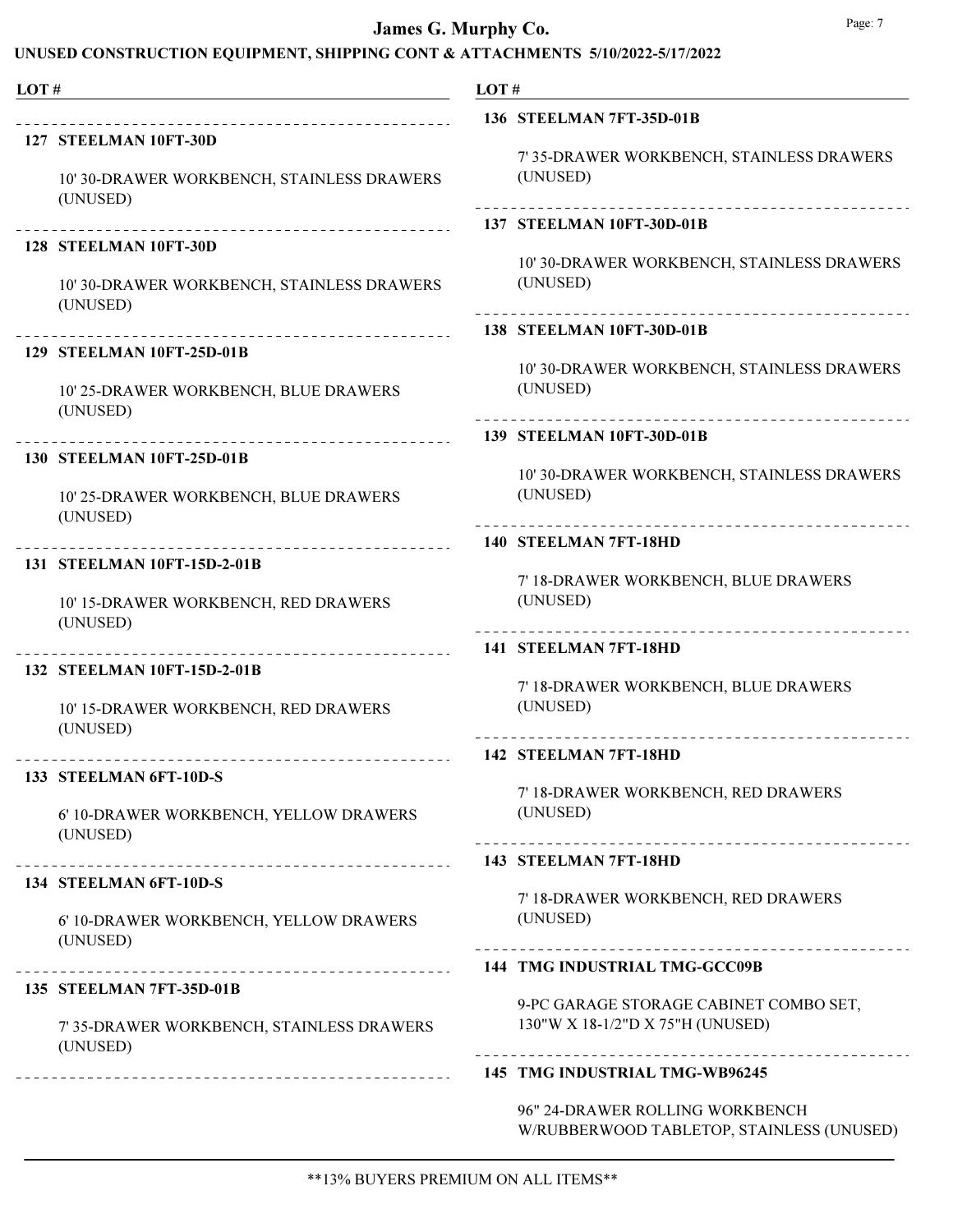#### UNUSED CONSTRUCTION EQUIPMENT, SHIPPING CONT & ATTACHMENTS 5/10/2022-5/17/2022

### LOT # LOT # 146 TMG INDUSTRIAL TMG-WB96245 96" 24-DRAWER ROLLING WORKBENCH W/RUBBERWOOD TABLETOP, STAINLESS (UNUSED) 147 TMG INDUSTRIAL TMG-WBC72S 72" ROLLING WORKBENCH CABINET W/PEG BOARD, RUBBERWOOD TABLETOP, STAINLESS (UNUSED) 148 TMG INDUSTRIAL TMG-WBC72S 72" ROLLING WORKBENCH CABINET W/PEG BOARD, RUBBERWOOD TABLETOP, STAINLESS (UNUSED) 149 TMG INDUSTRIAL TMG-WB7210S 72" 10-DRAWER ROLLING WORKBENCH, RUBBERWOOD TABLETOP, STAINLESS (UNUSED) 150 TMG INDUSTRIAL TMG-WB7210S 72" 10-DRAWER ROLLING WORKBENCH, RUBBERWOOD TABLETOP, STAINLESS (UNUSED) 151 TMG INDUSTRIAL TMG-PSM26 26" PORTABLE SAWMILL, KOHLER 14 HP GAS ENGINE, 26" MAX LOG DIAMETER, 21" MAX BOARD WIDTH, 11' MAX LOG LENGTH, 7" MAX BOARD THICKNESS (UNUSED) 152 TMG INDUSTRIAL TMG-PSM26 26" PORTABLE SAWMILL, KOHLER 14 HP GAS ENGINE, 26" MAX LOG DIAMETER, 21" MAX BOARD WIDTH, 11' MAX LOG LENGTH, 7" MAX BOARD THICKNESS (UNUSED) 153 TMG INDUSTRIAL TMG-PSM26 26" PORTABLE SAWMILL, KOHLER 14 HP GAS

ENGINE, 26" MAX LOG DIAMETER, 21" MAX BOARD WIDTH, 11' MAX LOG LENGTH, 7" MAX BOARD THICKNESS (UNUSED)

#### 154 TMG INDUSTRIAL TMG-GSG9

14 HP WALK BEHIND STUMP GRINDER, KOHLER GAS ENGINE (UNUSED)

### 155 TMG INDUSTRIAL TMG-GT19

19" SELF-PROPELLED GARDEN TILLER (UNUSED)

### 156 TMG INDUSTRIAL TMG-GT19

19" SELF-PROPELLED GARDEN TILLER (UNUSED)

#### 157 TMG INDUSTRIAL TMG-GWC4

7 HP 4" WOOD CHIPPER, KOHLER GAS ENGINE (UNUSED)

#### 158 TMG INDUSTRIAL TMG-GWC5

13.5 HP 4-3/4" TOW BEHIND WOOD CHIPPER, BRIGGS & STRATTON GAS ENGINE (UNUSED)

#### 159 TMG INDUSTRIAL TMG-RM80

6.5 HP VIBRATORY JUMPING JACK COMPACTOR, LONCIN GAS ENGINE (UNUSED)

#### 160 TMG INDUSTRIAL TMG-PC150K

6.5 HP REVERSIBLE PLATE COMPACTOR, KOHLER GAS ENGINE (UNUSED)

#### 161 TMG INDUSTRIAL TMG-PC90

6.5 HP REVERSIBLE PLATE COMPACTOR, LONCIN GAS ENGINE (UNUSED)

#### 162 TMG INDUSTRIAL TMG-TC24

24" SEMI-AUTOMATIC TIRE CHANGER W/PNEUMATIC ASSIST ARM, 120V (UNUSED)

#### 163 TMG INDUSTRIAL

10-TON PLATFORM SCALE, 79" X 39-1/2" (NO READOUT, MISSING PARTS, UNUSED)